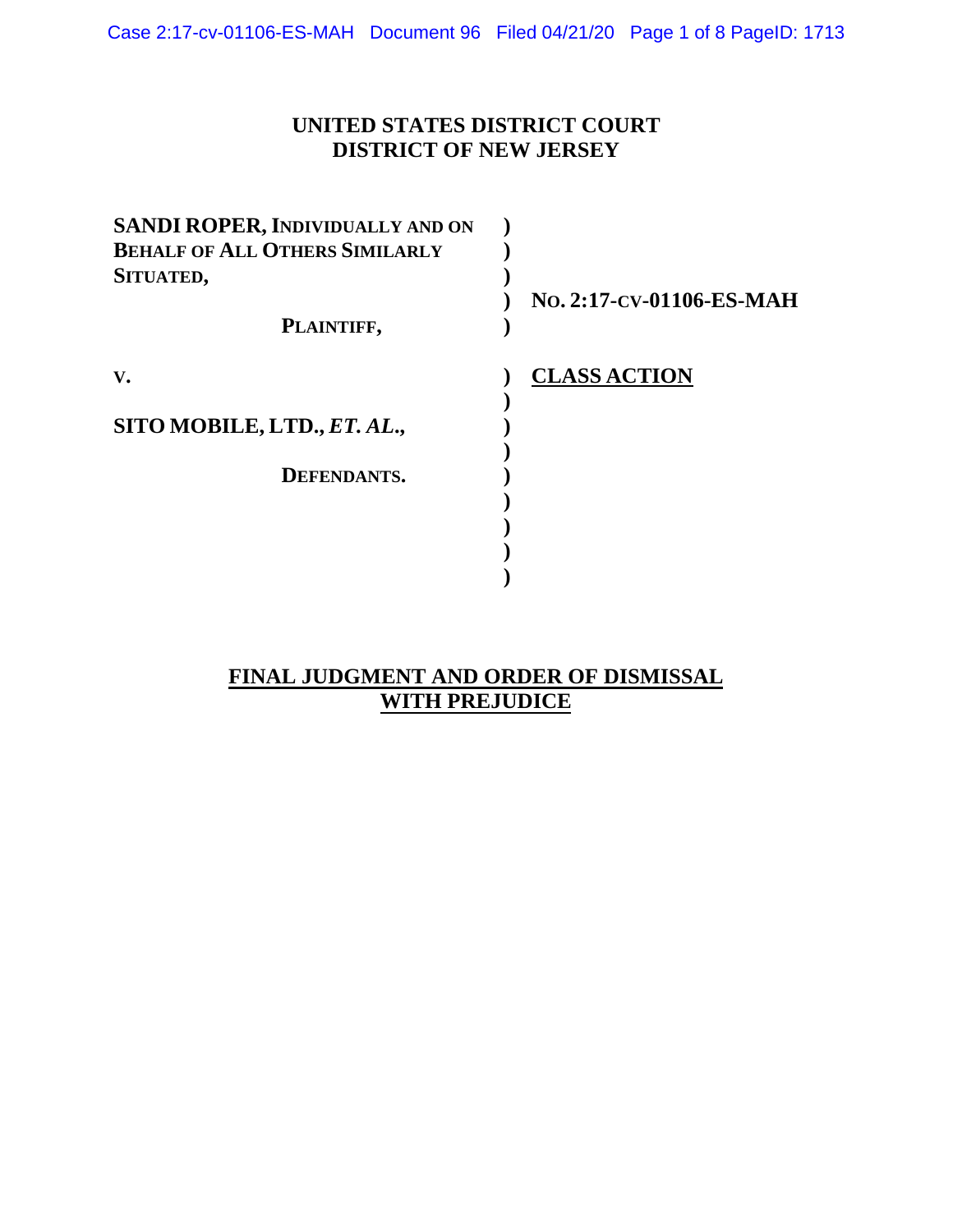This matter came before the Court for hearing pursuant to an Order of this Court, dated November 7, 2019, on the application of the parties for approval of the settlement set forth in the Stipulation of Settlement, dated as of July 31, 2019 (the "Stipulation"). Due and adequate notice having been given to the Class as required in said Order, and the Court having considered all papers filed and proceedings had herein and otherwise being fully informed in the premises and good cause appearing therefore, **IT IS HEREBY ORDERED, ADJUDGED, AND DECREED** that:

1. This Final Order and Judgment incorporates by reference the definitions in the Stipulation, and all terms used herein shall have the same meanings as set forth in the Stipulation, unless otherwise set forth herein.

2. This Court has jurisdiction over the subject matter of this Litigation and over all parties to this Litigation, including all Class Members.

3. The Court hereby finally certifies a Class defined as: "all Persons who purchased or otherwise acquired the common stock of SITO Mobile between August 15, 2016 and January 2, 2017, inclusive, excluding Defendants, SITO's officers and directors during the Class Period, and their immediate families and affiliates, and any firm or entity in which any Defendant has or had a controlling interest. Also excluded from the Class are those Persons who validly and timely request exclusion from the Class."

4. With respect to the Class, this Court finds solely for purposes of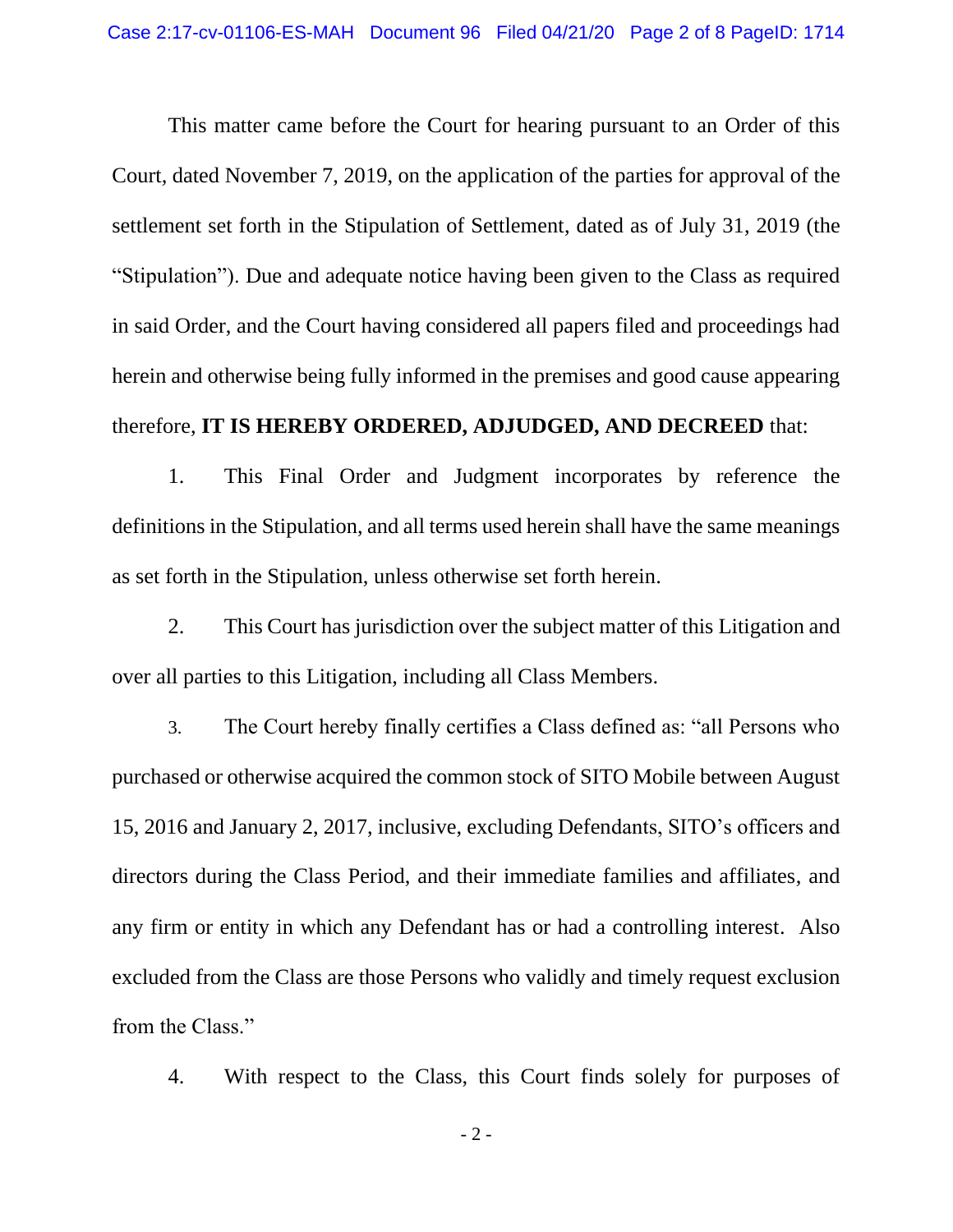effectuating this settlement that: (a) the Members of the Class are so numerous that joinder of all Class Members in the Litigation is impracticable; (b) there are questions of law and fact common to the Class which predominate over any individual questions; (c) the claims of the Lead Plaintiff are typical of the claims of the Class; (d) Lead Plaintiff and Lead Counsel have fairly and adequately represented and protected the interests of all of the Class Members; and (e) a class action is superior to other available methods for the fair and efficient adjudication of the controversy, considering: (i) the interests of the Members of the Class in individually controlling the prosecution of the separate actions; (ii) the extent and nature of any litigation concerning the controversy already commenced by Members of the Class; (iii) the desirability or undesirability of continuing the litigation of these claims in this particular forum; and (iv) the difficulties likely to be encountered in the management of the class action.

5. The Notice of Proposed Settlement of Class Action given to the Class was the best notice practicable under the circumstances, including individual notice to all Members of the Class who could be identified through reasonable effort along with publication of the Summary Notice. Said notice provided the best notice practicable under the circumstances of those proceedings and of the matters set forth therein, including the proposed settlement set forth in the Stipulation, to all Persons entitled to such notice, and said notice fully satisfied the requirements of Federal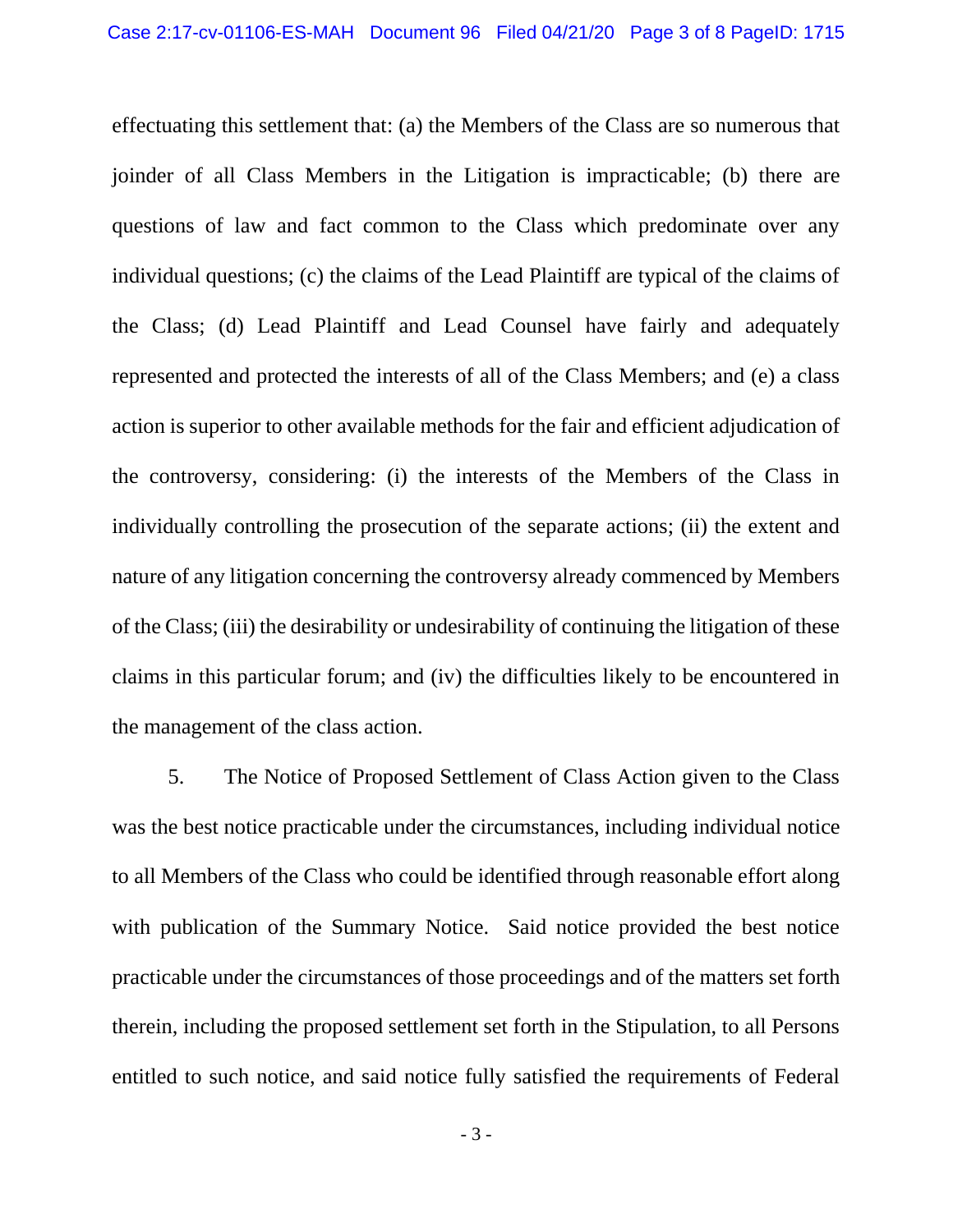Rule of Civil Procedure 23 and the requirements of due process.

6. The terms and provisions of the Stipulation were negotiated by the parties at arm's length and were entered into by the parties in good faith.

7. Pursuant to Rule 23 of the Federal Rules of Civil Procedure, the Court hereby approves the Settlement set forth in the Stipulation as fair, reasonable, and adequate as to the Class, and directs that the settlement by consummated in accordance with the terms and conditions set forth in the Stipulation.

8. The Plan of Allocation, as described in the Notice and Publication Notice, is hereby approved as fair, reasonable and adequate. Any order, proceeding, appeal, modification or change relating to the Plan of Allocation or any fee and expense award shall in no way disturb or affect the finality of this Judgment, and shall be considered separate from this Judgment.

9. Upon the Effective Date, the Lead Plaintiff and each and every Class Member, for themselves and for any Person claiming now or in the future through or on behalf of them, shall be deemed to have, and by operation of the Judgment entered in the Litigation shall have, fully, finally, and forever waived, released, relinquished, discharged and dismissed each and every Released Claim against each and every one of the Released Persons, whether or not such Class Member executes and delivers the Proof of Claim and Release form, and whether or not such Class Member shares or seeks to share in the Settlement Fund.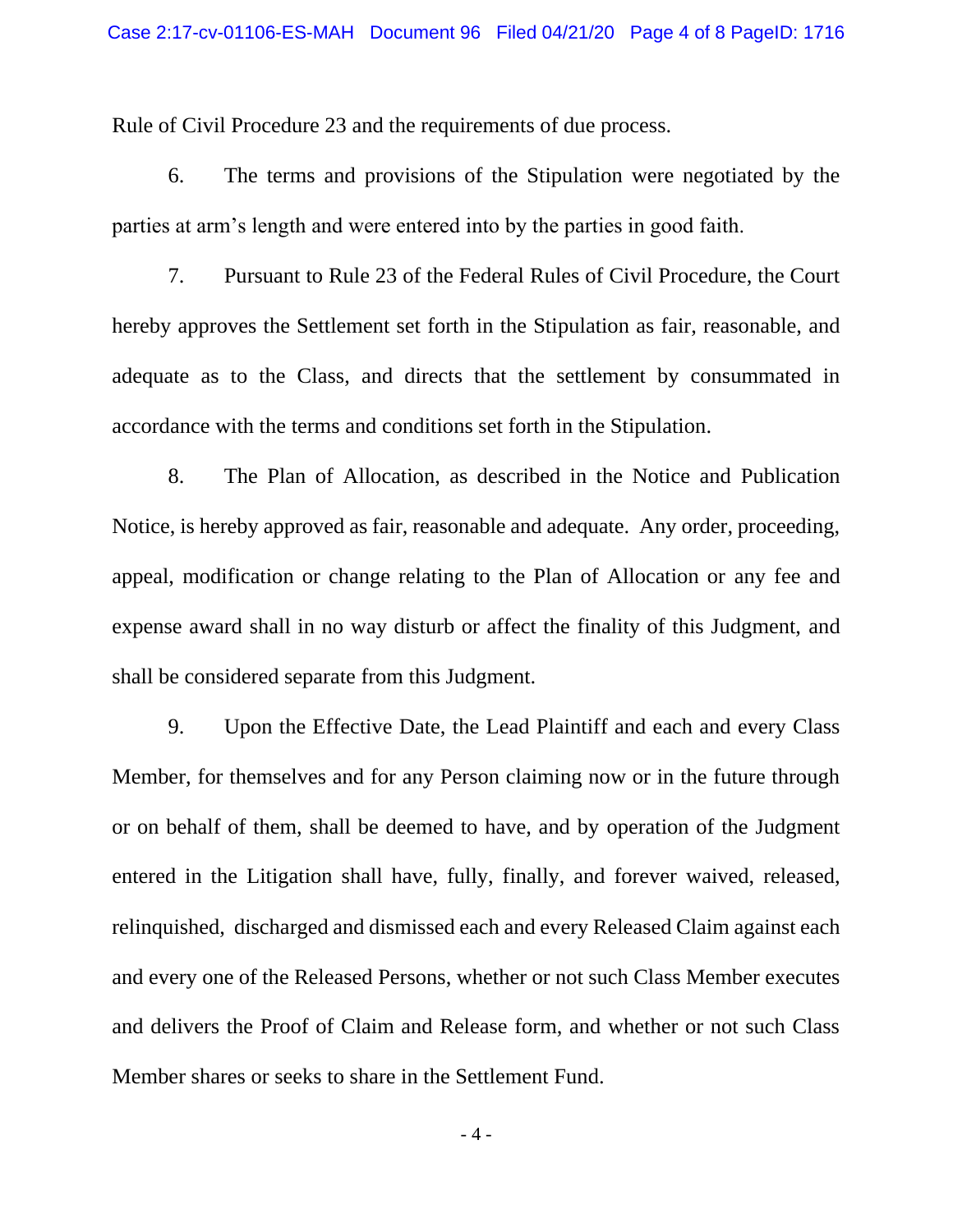10. Upon the Effective Date, the Lead Plaintiff and each and every Class Member, for themselves and for any Person claiming now or in the future through or on behalf of them, shall covenant or be deemed to have covenanted not to sue the Released Persons with respect to the Released Claims, and shall be forever barred and enjoined from commencing, instituting, prosecuting or continuing to prosecute any action or other proceeding in any court of law or equity, arbitration tribunal, administrative forum or other forum, asserting the Released Claims against any of the Released Persons.

11. In accordance with 15 U.S.C. § 78u-4(f)(7), claims for contribution arising out of any Released Claim, including, but not limited to, any claims that arise out of the Litigation (i) by any Person against a Released Person, and (ii) by any Released Defendant against any Person other than as set out in 15 U.S.C. § 78u- $4(f)(7)(A)(ii)$  are hereby permanently barred, extinguished, discharged, satisfied, and unenforceable.

12. Any Plan of Allocation submitted by Lead Counsel or any order entered regarding the attorneys' fee and expense application shall in no way disturb or affect this Judgment and shall be considered separate from this Judgment.

13. Neither the Stipulation nor the settlement contained therein, nor any act performed or document executed pursuant to or in furtherance of the Stipulation or the settlement: (a) is or may be deemed to be or may be used as an admission of, or

- 5 -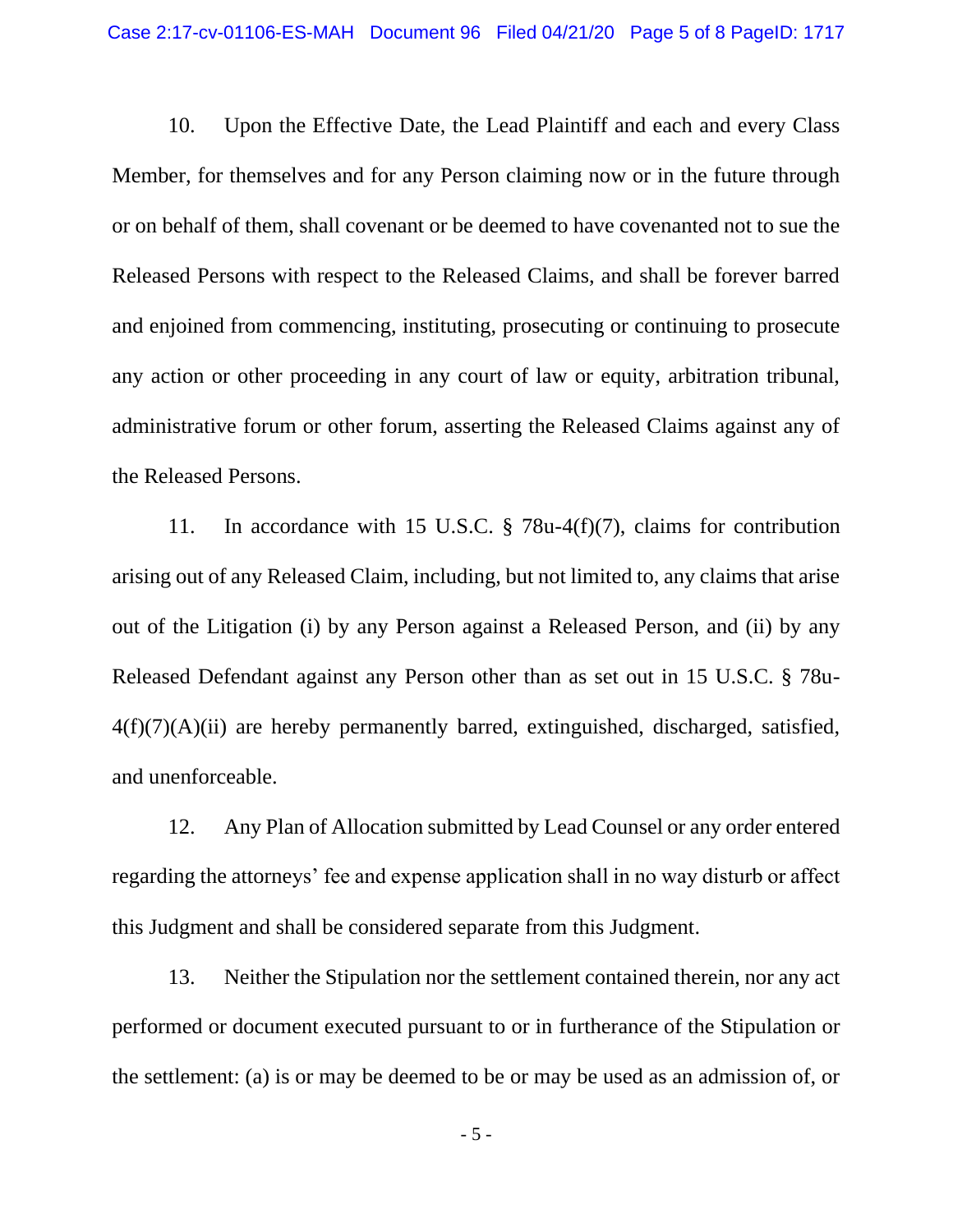evidence of, the validity of any Released Claim, or of any wrongdoing or liability of the Defendants or their Related parties; or (b) is or may be deemed to be or may be used as an admission of, or evidence of, any liability, fault or omission of any of the Defendants or their Related Parties in any civil, criminal, or administrative proceeding in any court, administrative agency or other tribunal. Neither the Stipulation nor the settlement, nor any act performed or document executed pursuant to or in furtherance of the Stipulation or the settlement shall be admissible in any proceeding for any purpose except that the Released Persons may file the Stipulation and/or this Judgment in any other action that may be brought against them in order to support a defense or counterclaim based on principles of *res judicata*, collateral estoppel, release, good faith settlement, judgment bar or reduction or any other theory of claim preclusion or similar defense or counterclaim.

14. Without affecting the finality of this Judgment in any way, this Court hereby retains continuing jurisdiction over: (a) implementation of this settlement and any award or distribution of the Settlement Fund, including interest earned thereon; (b) disposition of the Settlement Fund; (c) hearing and determining applications for attorneys' fees and expenses in the Litigation; (d) all parties hereto for the purpose of construing, enforcing, and administering the Stipulation; and (e) all other proceedings related to the implementation and enforcement of the terms of the Stipulation and/or settlement.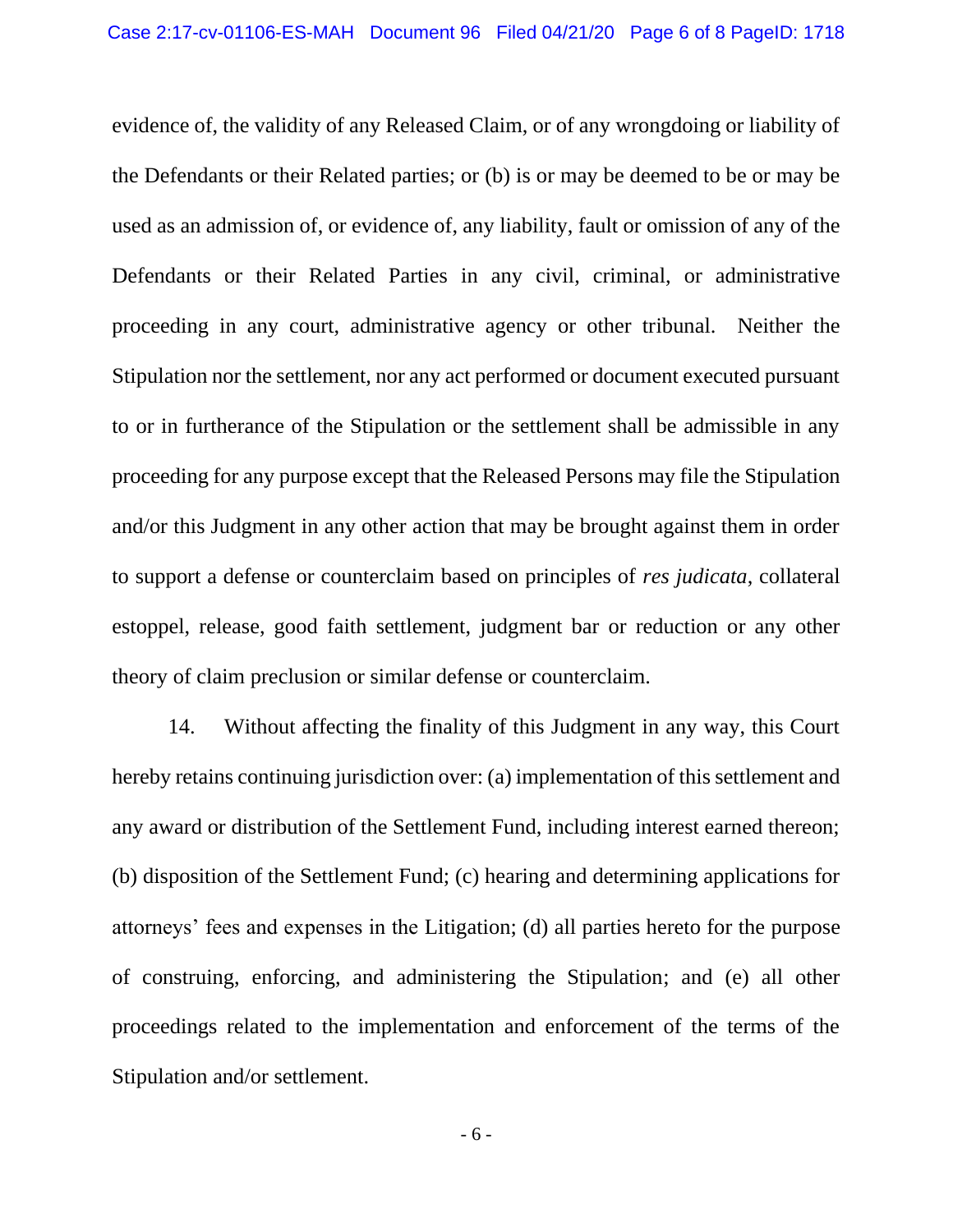15. The Court finds that during the course of the Litigation, the Settling Parties, and their respective counsel at all times complied with the requirements of Federal Rule of Civil Procedure 11.

16. In the event that the Settlement does not become effective in accordance with the terms of the Stipulation or the Effective Date does not occur, or in the event that the Settlement Fund, or any portion thereof, is returned to the Defendants or their insurers, then this Judgment shall be rendered null and void to the extent provided by and in accordance with the Stipulation and shall be vacated and, in such event, all orders entered and releases delivered in connection herewith shall be null and void to the extent provided by and in accordance with the Stipulation.

17. This Litigation is dismissed with prejudice. The parties are to bear their own costs, except as otherwise provided in the Stipulation or this Judgment.

18. Without further order of the Court, the Settling Parties may agree to reasonable extensions of time to carry out any of the provisions of the Stipulation.

19. The provisions of this Judgment constitute a full and complete adjudication of the matters considered and adjudged herein, and the Court finds for purposes of Rule 54(b) of the Federal Rules of Civil Procedure that there is no just reason for delay in the entry of this Judgment and expressly directs entry of the Judgment.

- 7 -